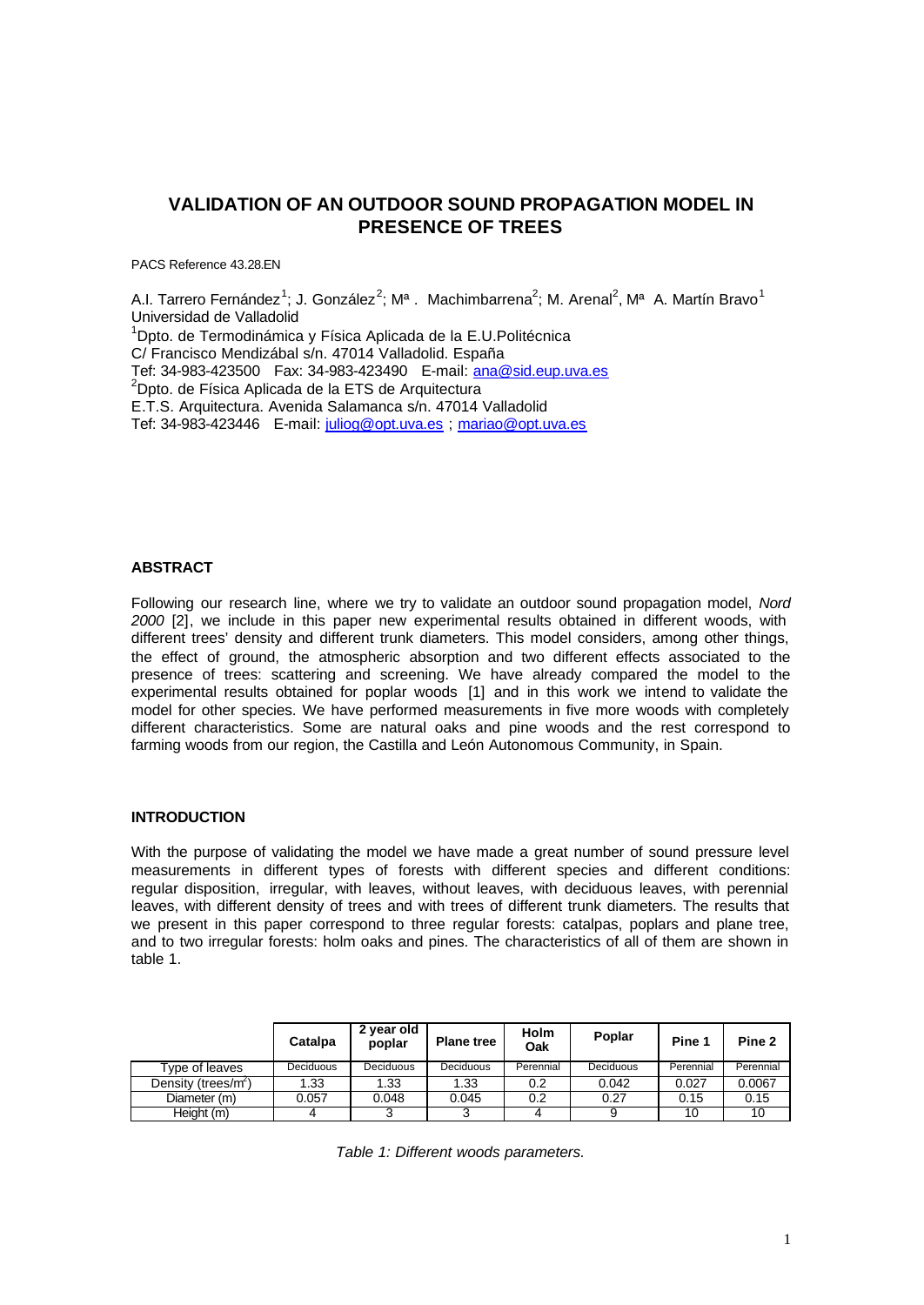## **MODEL DESCRIPTION**

As it was explained in [1] the model includes several parameters related to the measurement geometry, to the meteorological conditions, to the ground characteristics and to the specific characteristics of the woods. The sound pressure level L(r) in dB at a distance r (m) is given by the equation:

$$
L(r) = L_w - 10\log(4\pi r^2) + K(Z) + Ae(r) + A_A
$$
 (1)

Where  $L_{w}$  is the source sound power, 10log( $4\pi r^{2}$ ) corresponds to the geometrical divergence,  $K(Z)$  is the correction factor due to ground impedance  $Z$ ,  $Ae(r)$  is the attenuation due to the scattering effect and  $A_A$  the attenuation due to the air. Ground and scattering effects can be added according to the following expression:

$$
K_{gr+sc} = 10\log[(1-kf\cdot T) |1 + pr|^2 + kf\cdot T (1 + |pr|^2)] + kf\cdot T \cdot k p \cdot Ae(r)
$$
 (2)

## **EQUIPMENT AND MEASURMENT PROCEDURE**

The measurement equipment was basically the B&K 4224 sound source, the B&K 2260 and the B&K 4230 sound calibrator.

We have followed a similar procedure for all cases. The source and the receiver where placed inside the forest at 0.8 and 1.2 m height respectively. We measured the Leq of one minute for the following source-receiver distances: 2,10,20,40,60 y 80m.

In the regular forests, the imaginary line from the source to the receiver point was parallel to the tree lines, and in the middle of two consecutive tree lines.

The experimental sound pressure level referred to free field is given by equation (3) where  $L_{\text{Dd}}$ is the sound pressure level measured at a distance d from the source and  $L_w$  is the source sound power.

$$
SPL \text{ re free field} = Lp_d - Lp_{\text{free}} \text{ field} = Lp_d - L_w + 10\log 4\pi d^2 \tag{3}
$$

#### **MEASUREMENT ENVIRONMENT DESCRIPTION AND RESULTS**

Results are shown in different graphs where we represent the sound pressure levels re to free field, in dB (experimental and predicted by the model with and without trees), versus frequency and for each of the source-receiver distances.

In order to obtain the results given by the model, we must introduce all the required parameters and, for each source-receiver distance, we have adjusted the ground flow resistivity, σ, in order to obtain the best fit between the theoretical and the experimental results. What we do it to find the σ value that leads a better correspondence in the widest frequency range and keeping in mind that the first interference dip must appear at the same frequency for both curves. We have found a different σ value for each source-receiver distance. This can be due to the fact that depending on the ground extension that is considered, σ may vary a little as shown in table 2.

|      | <b>FLOW RESISTIVITY RESULTS (KNS/m<sup>4</sup>)</b> |        |               |        |              |         |        |         |        |            |  |  |
|------|-----------------------------------------------------|--------|---------------|--------|--------------|---------|--------|---------|--------|------------|--|--|
|      | <b>CATALPA</b>                                      |        | 2 YEAR POPLAR |        | <b>PLANE</b> | PINE(1) |        | PINE(2) |        | <b>OAK</b> |  |  |
| d(m) | Summer                                              | Winter | Summer        | Winter | Summer       | Summer  | Winter | Summer  | Winter | Summer     |  |  |
|      | 30                                                  | 400    | 50            | 500    | 200          | 30      |        | 20      | 50     | 20         |  |  |
| 10   | 300                                                 | 600    | 250           | 300    | 300          |         |        |         | 130    | 30         |  |  |
| 20   | 50                                                  | 600    | 200           | 200    | 160          | 100     |        | 100     | 100    | 40         |  |  |
| 40   | 60                                                  | 250    | 110           | 250    | 90           | 50      | 50     | 90      | 80     | 40         |  |  |
| 60   | 35                                                  | 250    | 80            | 250    | 110          | 50      |        | 60      | 70     |            |  |  |
| 80   | 60                                                  | 300    |               | 220    |              | 40      | 65     | 60      | 60     |            |  |  |

*Table 2:* σ *(kNs/m<sup>4</sup> ) for different sound-receiver distances d(m) and for different types of woods.*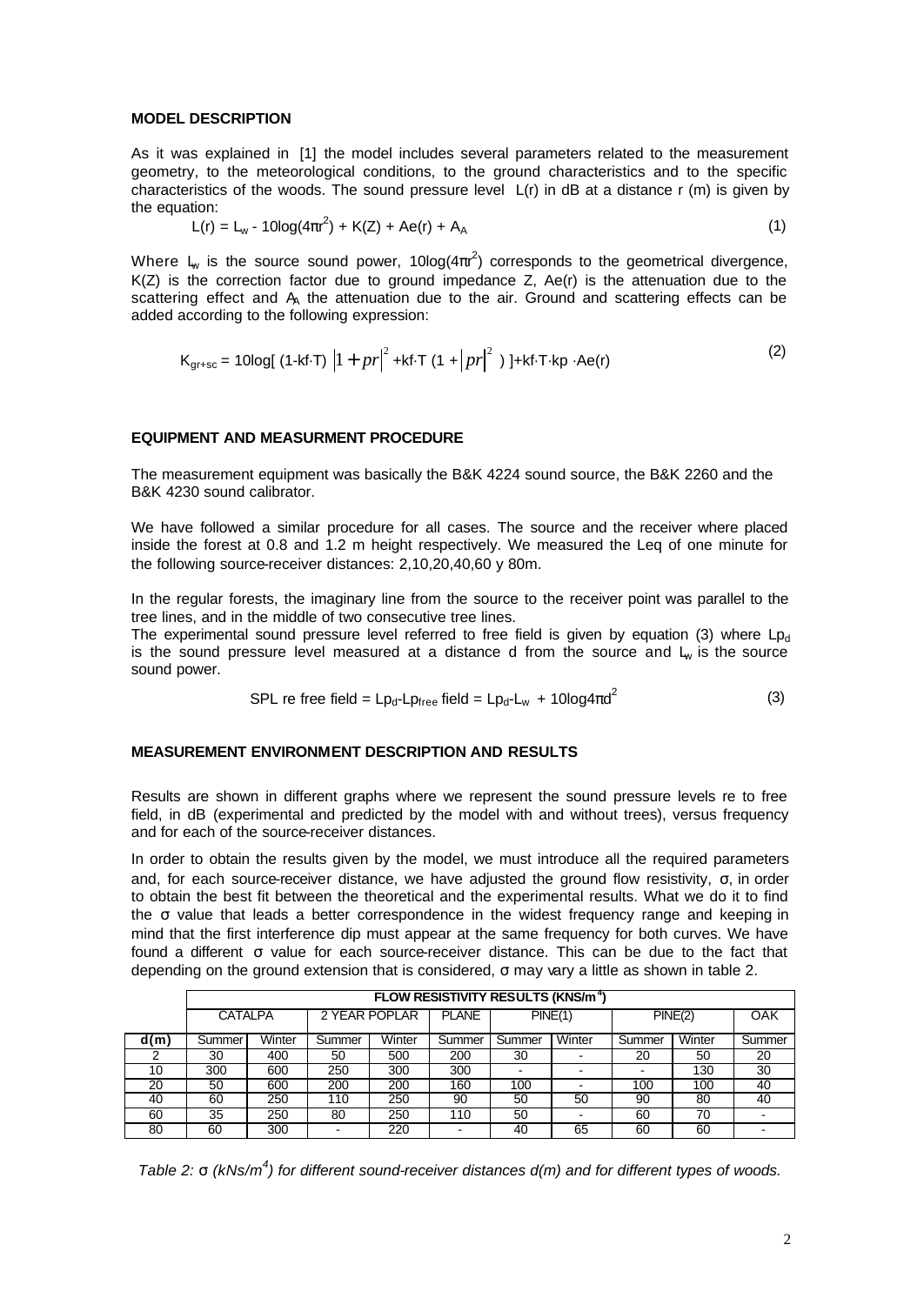## Regular Forests

We include in the group of regular forests those where the trees were artificially planted and thus evenly distributed. All these woods had deciduous leaves. In some of these woods we have performed measurements both in summer and winter in order to obtain some information concerning the effect of leaves. The trees were two and three years old and were planted in rows 1.5 m apart. Within each row the distance between two consecutive ash trees was 0.5 m. The ground was made just of clean and soft earth, frequently watered and that was easily crushed while walking over it.

# Catalpas Forest

This forest was planted in a rectangular field with dimensions 12.8 m by 100 m. The leaves were rather big, around 200  $\text{cm}^2$ .

Looking at the results it can be concluded that:

- At short distances (2, 10 y 20 m) the model predicts accurately the frequencies where the maxima and minima appear in the curves. For 20 m distance the model predicts a higher attenuation than the one observed in the experimental values.

- For distances of 40, 60 y 80 m, and from 100 Hz to 1600 Hz the predicted values correspond very well with the experimental values. Above 1600 Hz experimental values are always higher that the predicted values. This means that, in general, the model yields higher attenuation than the experimental results. This can be due to the fact that the sound scattering effects associated to the presence of trees increases with the source-receiver distance and become higher at higher frequencies.

- The σ values found are shown in table 3. Except for the measurement at 10 m distance, the summer  $\sigma$  varies between 30 y 60 KNs/m<sup>4</sup>, and in winter between 250 y 600 KNs/m<sup>4</sup>. It is clear that impedance is then higher in winter time. The reason for this variation can be due to the hard rigid ground that can be found in a winter day, after a freezing night, whereas in the summer time, the ground is frequently watered and softer.

#### Two year-old poplar forest

This forest was planted in a square field of 100 m side. In the sunny and windless days it is possible that the temperature gradient creates certain sound shadow areas. This shadow areas can be observed in certain figures when at medium and high frequencies the experimental values follow a parallel curve to the one given by the model starting from the minimum of the curve, but shifted down, (the experimental values are much smaller that the predicted ones). This is what happens for 60 and 80 m in the case of the trees without leaves. See figure 1.

In this forest it is observed again that the  $\sigma$  values turn out to be smaller for the situation where trees have leaves than without them. It is also observed that, except for anomalies, the values tend to diminish with the distance.



Figure 1: Two year-old Poplar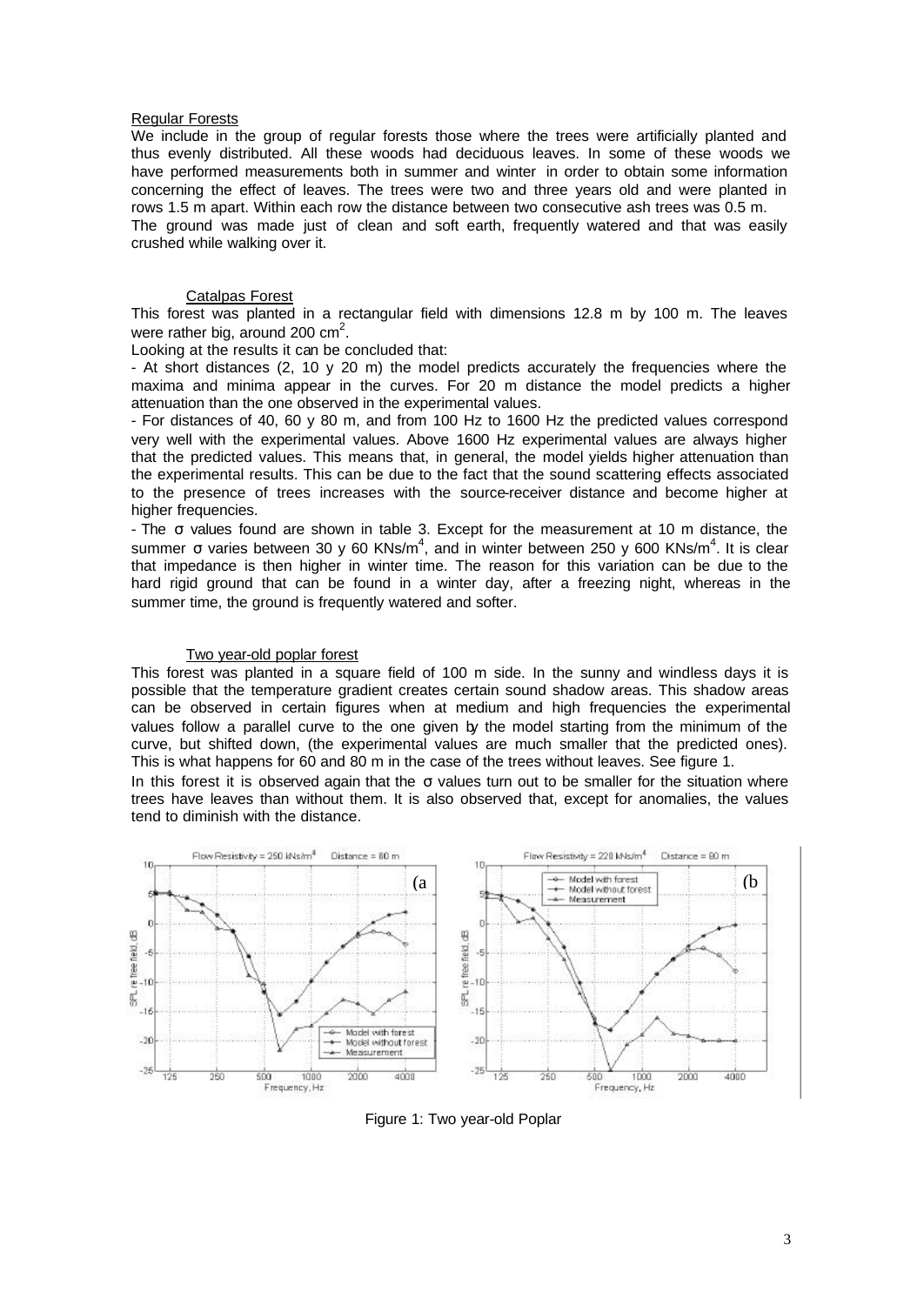## Plane trees forest

This forest was planted in a rectangular field 100 m long by 20 m wide.

The agreement between the theoretical and the experimental values is better at 40 and 60 m than for short distances, 10 y 20 m. The minimum experimental value is always smaller than the minimum value calculated by the model.

The flow resistivity values for each of the measuring distances are shown in table 2. It can be seen that the trend is to smaller flow resistivity values for longer distances.

## **Irregular Forests**

In the group of irregular forests we include those where the trees are spread randomly in a non homogeneous distribution. These forests have trees of perennial leaves

## Pine forest

This was a not too big extension (1000  $m^2$ ) approximately) with randomly spaced pine trees, and with different heights and trunk diameters. In this forest there were two clearly different zones according to the tree density, which we will from now on refer to as pine 1 and pine 2 respectively. Measurements were made both in summer and winter time.

From the analysis of all the results it can be deduced that the model predicts the same values with and without the forest, for all source-receiver distances. That is, the attenuation values do not depend on the presence of trees in this case. This is certainly due to the small trees density found in this case.

As it can be seen in figure 2 a, for pine 2 and for 40 m distance, the agreement between the experimental values and the predicted by the model is very good for all the frequencies. This is an evidence of the good fit between the model and the experimental results in this specific case. For 60 and 80 m, according to figures 2 c y d, the model makes a good prediction for low and medium frequencies. However, at high frequencies the experimental data are much smaller than the predicted ones, reaching even 5 dB difference at some frequencies. We believe that the reason for this divergence is that although the trees really attenuate sound propagation, the model does not take this effect into account due to the small tree density value.

The values of the  $σ$  are low in all cases and very similar both in summer and winter, as it can be seen in table 2. From 10 m distance, σ values decrease as sourcereceiver distance increases.



Figure 2: Pine 2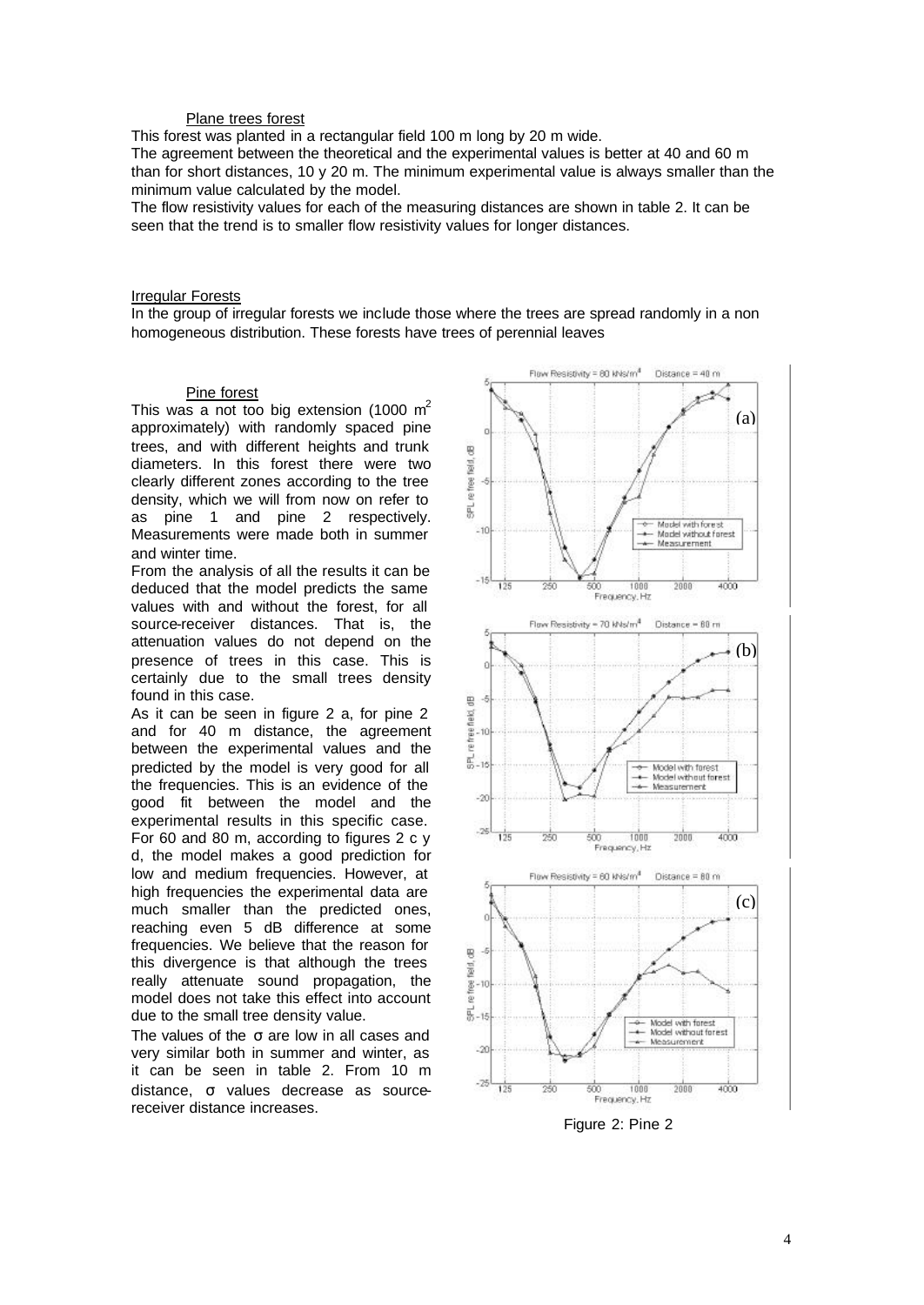## Holm oak forest

This forest can be described as a big extension of holm oaks where the ground was covered by a thick layer of dried grass and oak leaves of about  $3 \text{cm}^2$ . The depth of this covering layer was estimated to be of 5 cm. The holm oaks were randomly distributed and were very different among them.

In this forest, the results predicted by the model for 40 m distance show a very good agreement with the experimental values, except at 1000 Hz (See figure 3). It can also be seen that, for high frequencies, there is a considerable difference between the results given by the model considering the presence of trees or not. This difference reaches even 6 dB in some cases. Also, at high frequencies the excess of attenuation due to the forest predicted by the model is in

perfect agreement with the experimental data. This result is interesting since it did not occur in the previous cases. A possible explanation is that in this holm oaks forest, both the trees' density and the trunks' diameter had a big value and thus the presence of the trees has a greater effect in the model and in the experimental results, specially at medium distances such as 40 m.

The σ values obtained for each distance are shown in the table 2. The values are very low, between 20 and 40 kNs/m. These results seems to agree with what a priori could be expected since the ground was very porous.



Figure 3: Holm Oaks

# **DISCUSSION**

a) Concerning the minimum values shown in the curves which are associated to the destructive interference between direct and ground reflected sound, we can conclude that:

- ß The amount of minima shown by the model corresponds with those obtained in the experimental curve. This number decreases as the distance source-receiver is increased. For  $d= 2$  m and  $d= 10$  m there are three minima while for  $d= 20$  m there are only two and for d>20 m there is only one minimum.
- ß Both the model and the experimental results confirm that the minima become deeper as the distance is increased.
- For a fixed source-receiver distance, if the  $\sigma$  decreases the minima shift to a lower frequency.

b) When the σ values are adjusted so that the first theoretical and experimental minimum coincide, the σ becomes a function of the absorption and it can be seen that:

- ß σ values decrease as distance increases.
- ß Forests with trees with perennial leaves yield similar vales for σ both in summer and winter.
- ß Forests with trees with deciduous leaves have σ values smaller in summer (with leaves) than in winter (without leaves).

This can be due to the fact the effect of the leaves' absorption is "included" in the  $\sigma$ , since is the only parameter that takes into account all the effects simultaneously.

c) If we compare the results given by the model taking the presence of trees into account with the results given by the model without considering the trees, we observe that:

ß The divergence between the attenuation values given by the model with and without forest is visible above certain "critical frequency" which seems to depend on the forest characteristics ad the source-receiver distance.